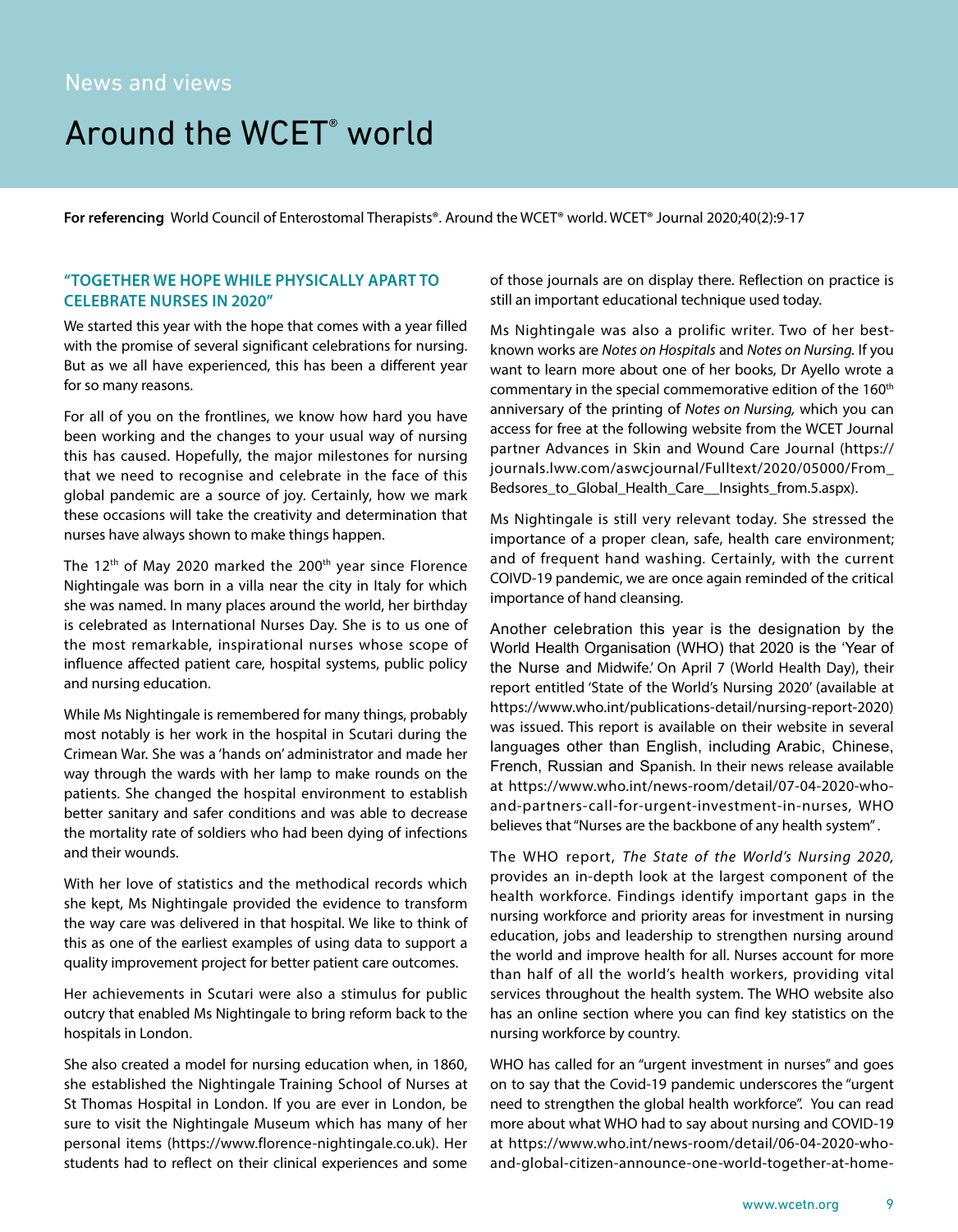global-special-to-support-healthcare-workers-in-the-fightagainst-the-covid-19-pandemic.

*Historically, as well as today, nurses are at the forefront of fighting epidemics and pandemics that threaten health across the globe. Around the world they are demonstrating their compassion, bravery and courage as they respond to the COVID-19 pandemic: never before has their value been more clearly demonstrated.*

The report is also "a stark reminder of the unique role that nurses play, and a wakeup call to ensure they get the support they need to keep the world healthy."

## **Some highlights of the WHO report include:**

- "Although today there are just under 28 million nurses worldwide, there is a global shortage of 5.9 million. The greatest gaps in numbers of nurses are in countries in Africa, South East Asia and the WHO Eastern Mediterranean region as well as some parts of Latin America;
- 80% of the world's nurses work in countries that are home to half of the world's population;
- One in every eight nurses practises in a country other than the one where they were born or trained;
- Ageing also threatens the nursing workforce: one out of six of the world's nurses are expected to retire in the next 10 years.

To prevent a global nursing shortage, the WHO report goes on to say that the total number of nursing graduates needs to increase by an average of 8% per year. To equip the world with the nursing workforce it needs, WHO and its partners recommend that all countries:

- increase funding to educate and employ more nurses;
- strengthen capacity to collect, analyse and act on data about the health workforce;
- monitor nurse mobility and migration and manage it responsibly and ethically;
- educate and train nurses in the scientific, technological and sociological skills they need to drive progress in primary health care;
- establish leadership positions including a government chief nurse and support leadership development among young nurses;
- ensure that nurses in primary health care teams work to their full potential, for example in preventing and managing noncommunicable diseases;
- improve working conditions including through safe staffing levels, fair salaries and respecting rights to occupational health and safety;
- implement gender-sensitive nursing workforce policies;
- modernise professional nursing regulation by harmonising education and practice standards and using systems that can recognise and process nurses' credentials globally;

strengthen the role of nurses in care teams by bringing different sectors (health, education, immigration, finance and labour) together with nursing stakeholders for policy dialogue and workforce planning.

The report's message is clear: governments need to invest in a massive acceleration of nursing education, creation of nursing jobs and leadership. Without nurses, midwives and other health workers, countries cannot win the battle against outbreaks or achieve universal health coverage and the Sustainable Development Goals.

We can be proud and celebrate that WCET<sup>®</sup> mission is so close to Ms Nightingale and WHO's visions.

The third major nursing celebration this year is specific to the WCET<sup>®</sup>. On 26 June, we will pause to remember our founder and first president, Norma N. Gill Thompson, on what would have been her 100<sup>th</sup> birthday. Although not a nurse herself, Norma is the mother of our specialty. She along with her surgeon Dr Rupert Turnbull Jr cared for numerous people with ostomies and created the training program at the Cleveland Clinic in Cleveland, Ohio, USA.

Their combined educational efforts to assist in the rehabilitation for persons after ostomy surgery was exceptional and is legendary.

Our festivities will be different than originally planned. Separate but together we will celebrate Norma on her birthday by watching the free webinar by Dee Waugh and Carmen George on fistula management.

In-person gatherings and celebrations, including our 2020 WCET<sup>®</sup> Joint Congress with ASCN-UK in Glasgow, Scotland, are postponed due to COVID-19 which had been re-scheduled for 3-6 October 2021. However, that will not stop us from gathering virtually this October by having a very special event. It will be an opportunity to officially launch the second edition of the WCET<sup>®</sup> International Ostomy Guideline. WCET<sup>®</sup> is grateful to Hollister for the educational grant to fund the development of the revised guideline.

As you can see from the special logo on the cover of the WCET<sup>®</sup> Journal, this year also marks the 40<sup>th</sup> anniversary of the journal. Thank you to our Publisher Greg Paull at Cambridge Media and his design team, our current Journal Editor Jenny Prentice, former Journal Executive Editors and the authors who have contributed to the success of the journal. We can stay together as we read our wonderful WCET® Journal and WCET® bullETin for the latest evidence, articles and news about what our members are doing around the world.

While we cannot yet be physically together, social connection through the phone, internet or other means can be an important source of support. Stay connected with the WCET<sup>®</sup> through Facebook, Twitter, LinkedIn and Instagram.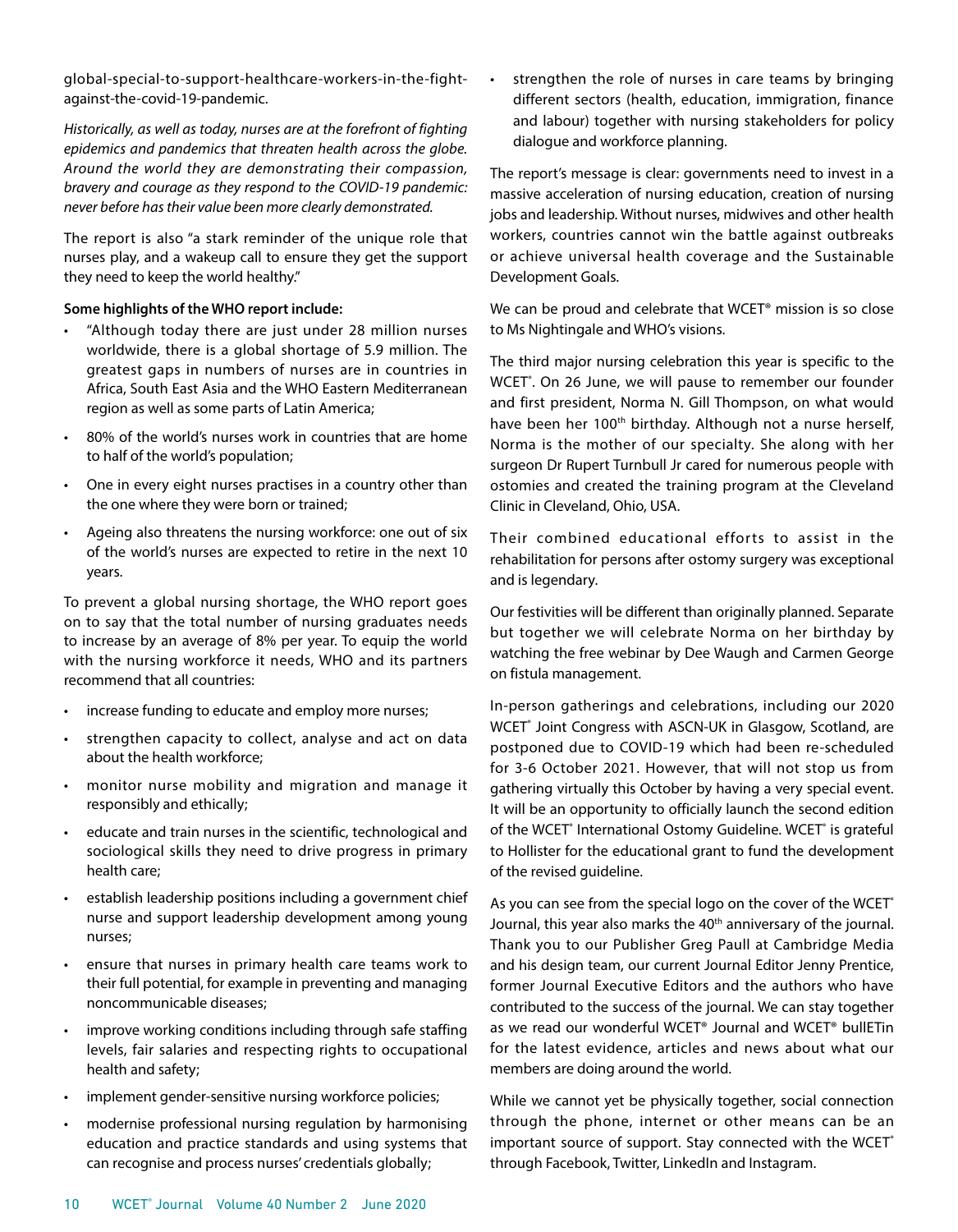Let us remember the words of Swami Vivekananda who said, *"The world is the great gymnasium where we come to make*  ourselves strong". WCET<sup>®</sup> is truly a special world of nurses. Thank you for your fortitude and the incredible job you are doing to care for people impacted by COVID-19. We cannot wait to see you in October 2021 for the joint WCET® ASCN-UK congress in Glasgow, Scotland.

Till then, we continue to hope that all of you stay healthy, safe and strong.

Sincerely

#### **Elizabeth A. Ayello**

PhD, RN, ETN, CWON, MAPWCA, FAAN WCET® President 2018-2020

#### **Laurent O. Chabal**

BSc (CBP), RN, OncPall (Cert), Dip (WH), ET, EAWT WCET® Vice President 2018-2020

# **WCET® COVID-19 SPECIAL REPORT COMMISSIONED BY THE AUSTRALIAN ASSOCIATION OF STOMAL THERAPY NURSES AND REPRINTED WITH KIND PERMISSION**

## **Australia**

On 31 December 2019 the World Health Organization (WHO) reported pneumonia of an unknown cause had been detected in Wuhan, China; they identified it as belonging to a group of viruses called corona. The outbreak was declared a public health emergency of international concern on 30 January 2020 and WHO announced a name for this deadly coronavirus disease on 11 February: COVID-19. As I write this report on 25 April, Australian borders remain closed for international travel, there are restrictions for travelling interstate and also strict social distancing measures being enforced; these are unprecedented times.

Our ways of working in health have changed and, for nurses working in the wound, ostomy and continence fields, a significant set of challenges have emerged. As a stomal therapist, I like to think of myself as a craft person, looking, assessing and trouble-shooting issues related to pouch adhesion, skin condition and body topography. It is a hands on job – touch and clean, poke and prod, measure, cut and stick and, on occasion, offer up a hug for comfort and support to both the client and their loved one.

This type of assessment and personal interaction comes with a degree of 'closeness'. I have my clients sitting face to face upright in a chair in almost all of the interactions I have with them; I encourage the client to bring a partner or loved one with them. When the directive came through to reduce face to face visits, to reschedule meetings, including nurse education, and that elective surgeries would be postponed I felt quite upset, wondering how I would be of use to my clients. We have now been directed to use indirect patient assessment.

This has included teleconferencing for patient assessment, the screening of clients for 'symptoms' prior to essential visits. Restrictions included having only essential persons in the clinic room which means often the support person is left outside.

I have had many conversations with clients concerned about the supply of their stoma care equipment and if they are able to obtain additional supplies. There is also anxiety about where their stoma pouches are manufactured and if supplies will run out. The prospect of having no equipment was frightening for my clients but also caused me concern as I held little to no stock in my clinic.

At this time, all the nurses and doctors in other areas of our hospital were self screening and wards were moved, patients being hastily discharged to make way in case we needed space for COVID-19 patients. There was such upheaval of the health system and this line of thinking got me questioning about this on a worldwide scale. How are the other countries' ostomates and stomal therapy nurses fairing?

In order to answer this question I sent out an email to my WCET international colleagues to get a feel for how they and their clients were feeling at this time. I asked if surgery was proceeding and if there were supply issues with their stoma products? Below are their responses word for word from their emails as I received them. I have put them together so we can share one another's experiences during the pandemic that is known as COVID-19.

When reading all these responses I couldn't help but be proud of the way nurses rise to a challenge, expedite change, and maintain and increase our connectedness with both work colleagues and patients. As one of the responders mentioned, they have been spurred on to implement change with the use of many teleconferencing platforms to ensure nurse patient connection and, for some, it will become the norm and in others such as in UK, it may facilitate a more effective way to provide care to those who may not have been able to access care in the past.

When sending out the emails to the WCET IDs I thought my colleagues would be too busy to reply, with redeployment, fear, grief and loss and a general upheaval of society. I was wrong. I have made contact with some wonderful people in our international community; a huge thank you to all who have taken the time to contribute. I would also like to thank Keryln Carville who put me in touch with some additional contacts, Carmen George for her UK investigations and kind words of encouragement and Vicki Patton for soothing the way at report deadline every time; thank you.

We have such a brilliant network of nurses both here in Australia and internationally; keep on advocating for our patient groups and, most importantly, stay safe.

#### **China**

Now today China maybe the very safe country during the COVID-19 pandemic. The most important thing for us is to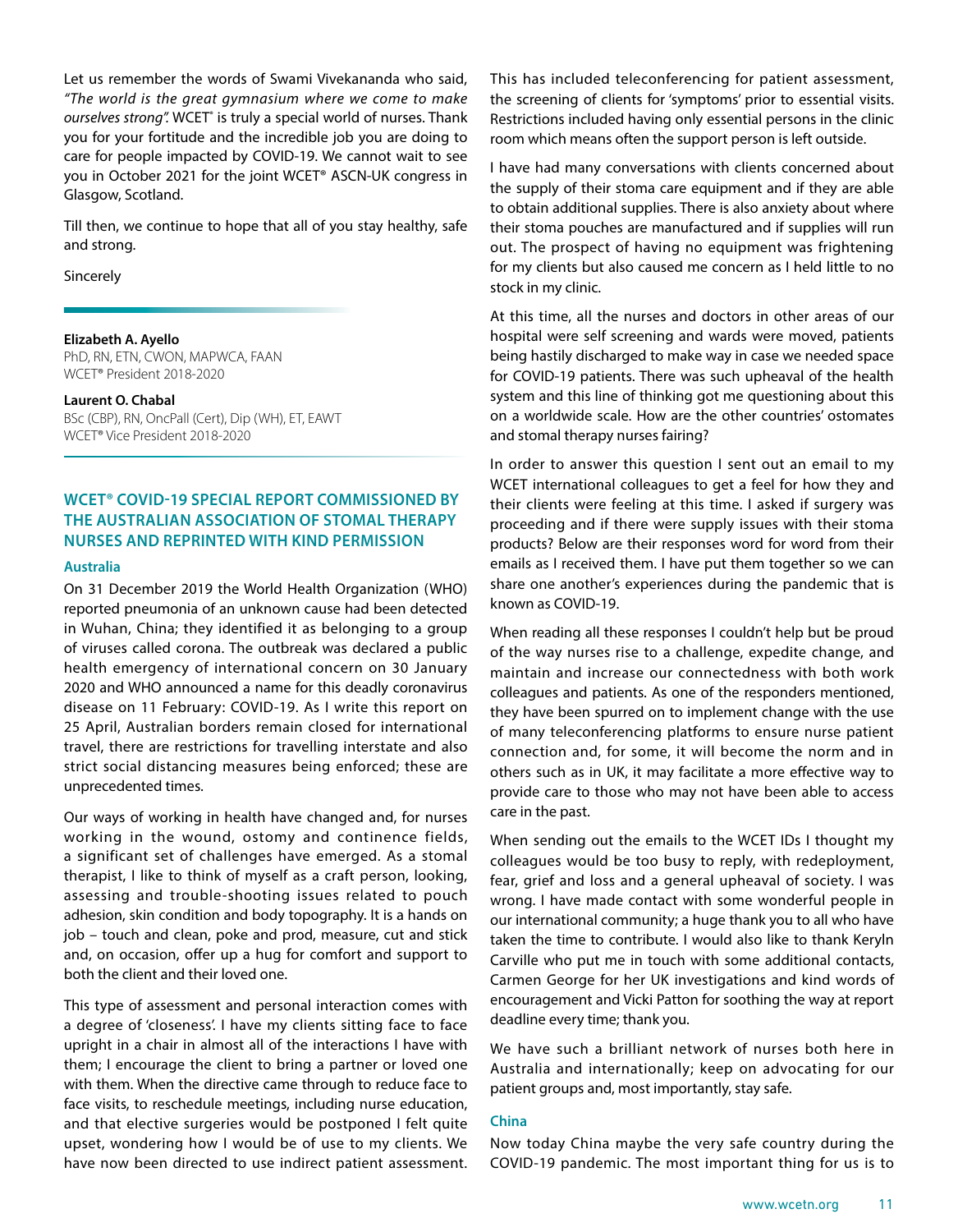prevent the pandemic outbreak again. So we will continue all the preventions measures for the long days.

All the works return to normal gradually now. In the past 2 months we held many online course to the patients with ostomy & wound, popularize the knowledge and problems they face at home. Post the products they need to home. They can seek us help anytime via WeChat. Anyway we use all the ways to help them stay at home. All the medical works already back to normal now. Chinese peoples can see the doctors and receive all the medical treatments now.



*China – Providing wound care in full PPE*



*China – The stomal therapy and wound care team*



*China – Wound progress*

## **Qin Hy** RN ET WCET ID China

This time, the rapid spread of the virus, the high death rate, the impact on people's lives and lives are so huge, which is an unexpected disaster. In this year, February to March is the most difficult time in China, our patients with wounds and stomas cannot come to the clinic. We responded quickly to set up multiple online services to help them, such as, established the 'WeChat' group for consultation and guidance, opened wound care clinic on the national registered "good doctor website" and built "online wound class" to play wound care video and other ways to guide patients how to care for wounds and stomas at home. Moreover, arranged nursing graduate students to receive information of patients 'help information' and gave timely guidance to alleviate patients panic, and help them gradually adapt to the state of home-based care.

We have served more than 400 people a month. The patient satisfaction rate is very high. Because the comprehensive services all free, almost all patients are satisfied. Under the epidemic, we become a family to fight against the virus.

Since April, the situation has becoming better. We have carried out an online appointment for wound care. Patients make an appointment online, and then go to the wound clinic for treatment. All patients and nurses wear masks, take temperature, and register personal information for tracking.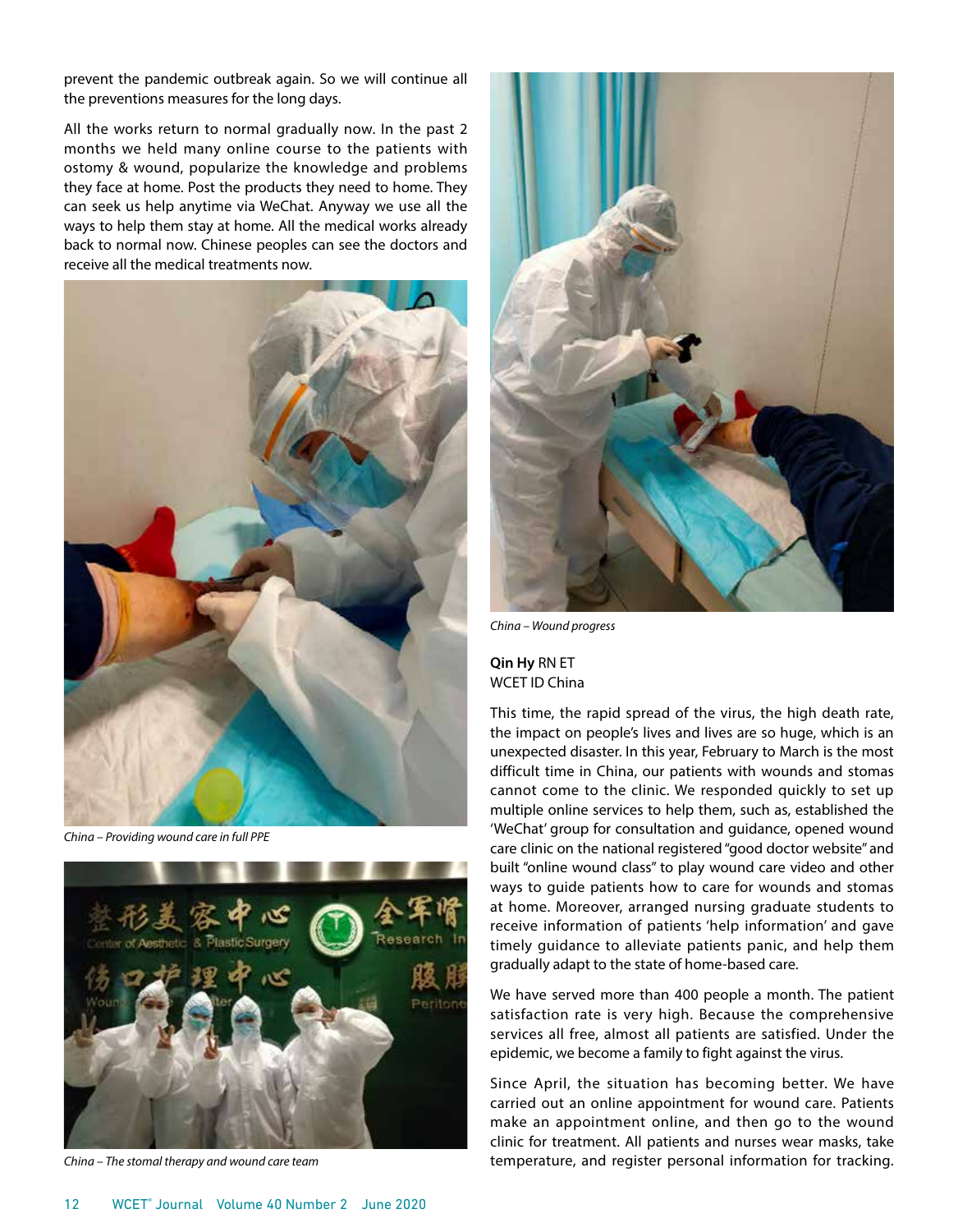Make an appointment for 10 people every day, only deal with one patient in each period, and ensure a safe social distance.

## **Jiang Qixia** RN ET

Nursing Professor, Wound Care Specialist, Wound Care Center of Jinling Hospital, Medical School of Nanjing University

## **Taiwan**

Currently the epidemic in Taiwan is under control. None of our wound or stoma patients have been infected. Only a few cases in acute units require consultation for a wound care professional. And we will follow the consultation process and will not enter the negative pressure isolation ward to care for patients in the first time.

However, Taiwan 's Ministry of Health and Welfare and hospitals have regulations on protection. Some community nurses also have protective procedures when visiting patients. But this is not just for wounds or stoma patients or wound caregivers and for the general community patients.

## **Wu Yu-Lin** RN ET PhD

Department of Nursing St. Mary's Junior College of Medicine, Nursing and Management

## **Canada**

I held my Ostomy clinic, spoke with my patients and discussed the issues with the other nurses and physicians. Here are the issues:

1) Despite no indication that there will be a supply disruption, because many of our supplies are manufactured in the US (the US has blocked PPE equipment entering Canada in the past months), many patients are fearful of a shortage of Ostomy supplies. They are buying large amounts of Ostomy supplies to have on hand. One patient spent over \$1500 CAD on supplies (roughly half of a year's worth of supplies).

2) Individuals with Ostomies are refusing to allow visiting nurses into their homes despite peri-stomal skin issues out of fear of contracting COVID-19.

3) Individuals with Ostomies are cancelling clinic visits despite ostomy and peri-stomal skin issues out of fear of contracting COVID-19.

4) All elective surgeries have been postponed including cancer surgeries. Patients are living with the fear of cancer on top of the idea that they will require an ostomy, even if temporary. This has greatly increased stress levels.

5) Nurses are worried about the condition their patients will be in when social distancing eases. Most are trying to provide ongoing care by video and phone consults.

**Kimberly LeBlanc** PhD, RN, NSWOC, WOCC (C), IIWCC, Advanced Practice Nurse, KDS Professional Consulting, Ottawa, ON

## **Saudi Arabia**

As you aware, the current situation with COVID-19 has greatly affected our normal colorectal service operations. Ourselves and the doctors are only seeing urgent outpatients cases. We are continuing to re-schedule and provide nursing telephone consultations to our patients who were already scheduled in the nurse led clinics, mainly Defaecatory Disorder, Stoma and Hereditary Clinics. We continue to see inpatients as normal.

Some of our team has been transferred to inpatients wards for cross-training. They will stay in inpatients until the COVID-19 situation improves. Stoma team including myself are currently rotating duty on a daily basis to cover stoma inpatients/ outpatient phone consultations. The workload is assessed on a daily basis and adjustments are made if needed. If anyone of us are not physically on duty in the hospital our pagers turned on for normal working hours, which is 7.00-16.30pm. We all also need to be available to come to the hospital within 30 minutes of calling if needed.

On the days we are working from home, we have to be also working on ongoing projects e.g patients education leaflets, education presentations, research proposals. Also we ensure that we all keeping data on telephone calls received as we normally do. The Colorectal Specialist Clinic has been opened to see urgent patients on Monday, Tuesday and Wednesday's and we encourage all utilise it as needed.

Making sure that any consultations that we give patients over the phone should be documented and an appointment put in your telephone clinics. Alternatively, the colorectal specialist telephone clinic is open on a daily basis so this can be utilised. A consultation involves giving advice regarding treatment/ medications.

We have access to Microsoft Teams. This application can be downloaded onto your phones. The downloading of Microsoft Teams is important as this is how you access the CEO Messages and the NLT (Nursing leadership team) virtual meetings, updating us about the COVID-19.

In regard to the curfew permits, in line with the new MOI requirements. For all stoma team who should be available they have it as PDF and printed paper for any police spot. If anyone have problems we contact the curfew hotline number.

The COVID-19 situation is changing on a daily basis and we remind ourself that any of us may be required at any time to complete cross training to work in inpatient areas.

## **Khuloud Al-Hassan**

Clinical Specialist, Colorectal Therapy Unit / Nursing Support King Faisal Specialist Hospital & Research Centre, Riyadh

#### **Indonesia**

STAY SPIRIT TO TAKE CARE.

All of Indonesia is fighting against COVID-19, as well as para wound care practitioners in the vanguard of the community.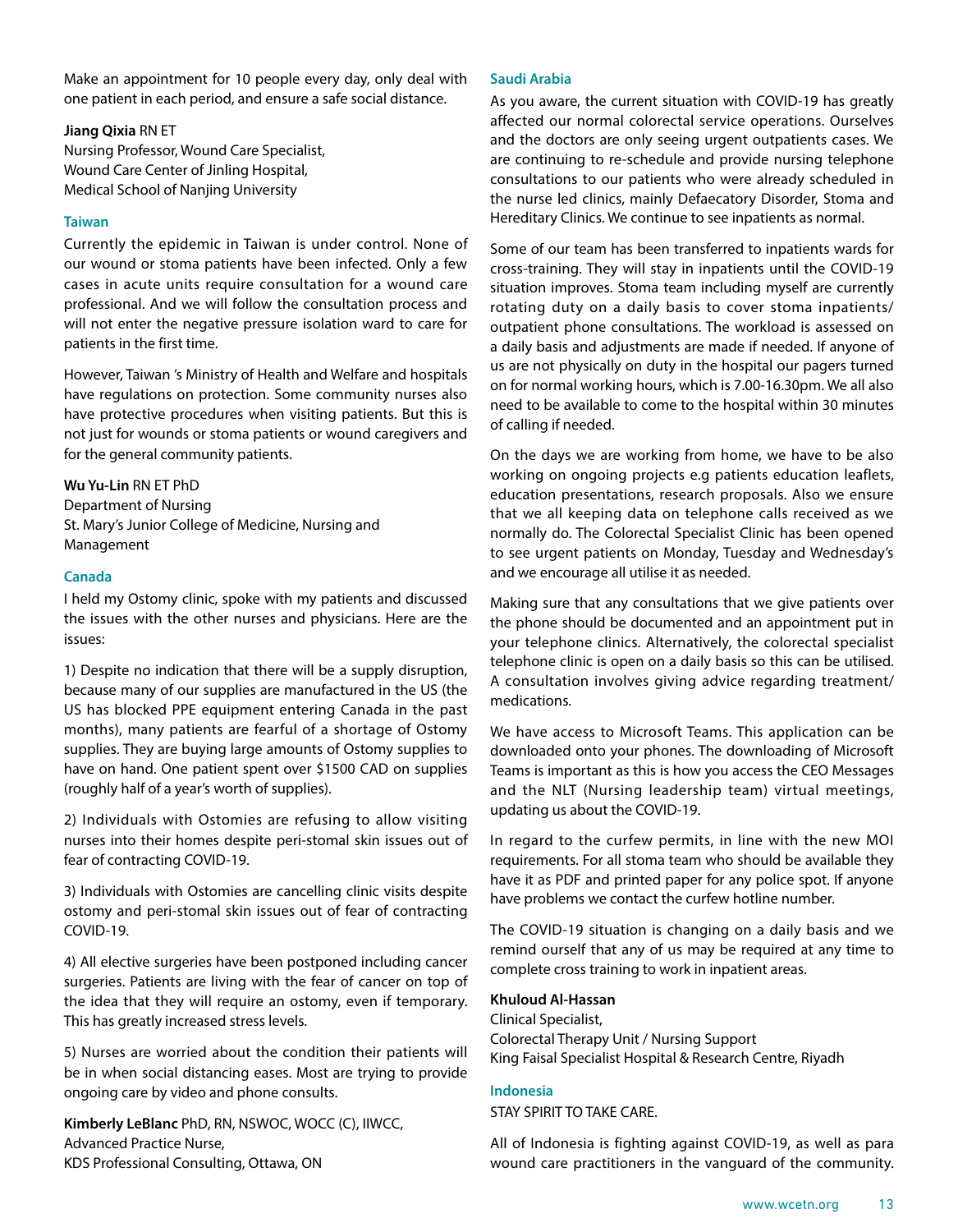

*Indonesia – Widasari Sri Gitarja*



*Indonesia – Lelik Adiyanto*

Meet the needs of partly people who experience wound care problems, especially diabetes foot injuries making wound care practices throughout Indonesia can not simply follow government advice to limit or close service in the clinic. Wounded patient Diabetic requires long-term treatment and can not stop suddenly.

This condition is certainly an unexpected and fundamental problem in terms of providing extra protection for personal protection, staff preparedness to face pandemic and readiness of supply of tools and maintenance materials.

#### **Facing COVID-19**

The COVID-19 pandemic is not only a disaster ruined the structure of the state, but also able to make practitioners wound care in the field, especially the shocked community in the face of shock. The situation is too sudden and requires that you wake up immediately to take a stand. The incident stems from the recognition of patients and families who declared themselves ODP. Anticipatory steps are being worked on, but COVID-19 is in front of and requires immediate handling. This is certainly a complicated situation and filled with dilemmas so with the patient's simple PPE equipment.

The university done while continuing to pray to avoid disaster. Urgency towards anticipating the management of COVID-19 is a top priority, the Wound Care Team incorporated in the Indonesian Wound Care Association. In WCCA and WOCARE Center immediately agree and encourage each other to issue a care protocol wounds that can be used by wound care practitioners throughout Indonesia handle cases that must be faced.



*Indonesia – Wound care practitioners. Wound care clinicians throughout the homeland who work inside handle injuries during the COVID-19 epidemic (Source: RWCC-Sulawesi; Humairah-Banten; Kramat 128-Jakarta Hospital; Wocare Center-West Java; Bilqis-Bekasi; Diamond Care-Kalimantan).*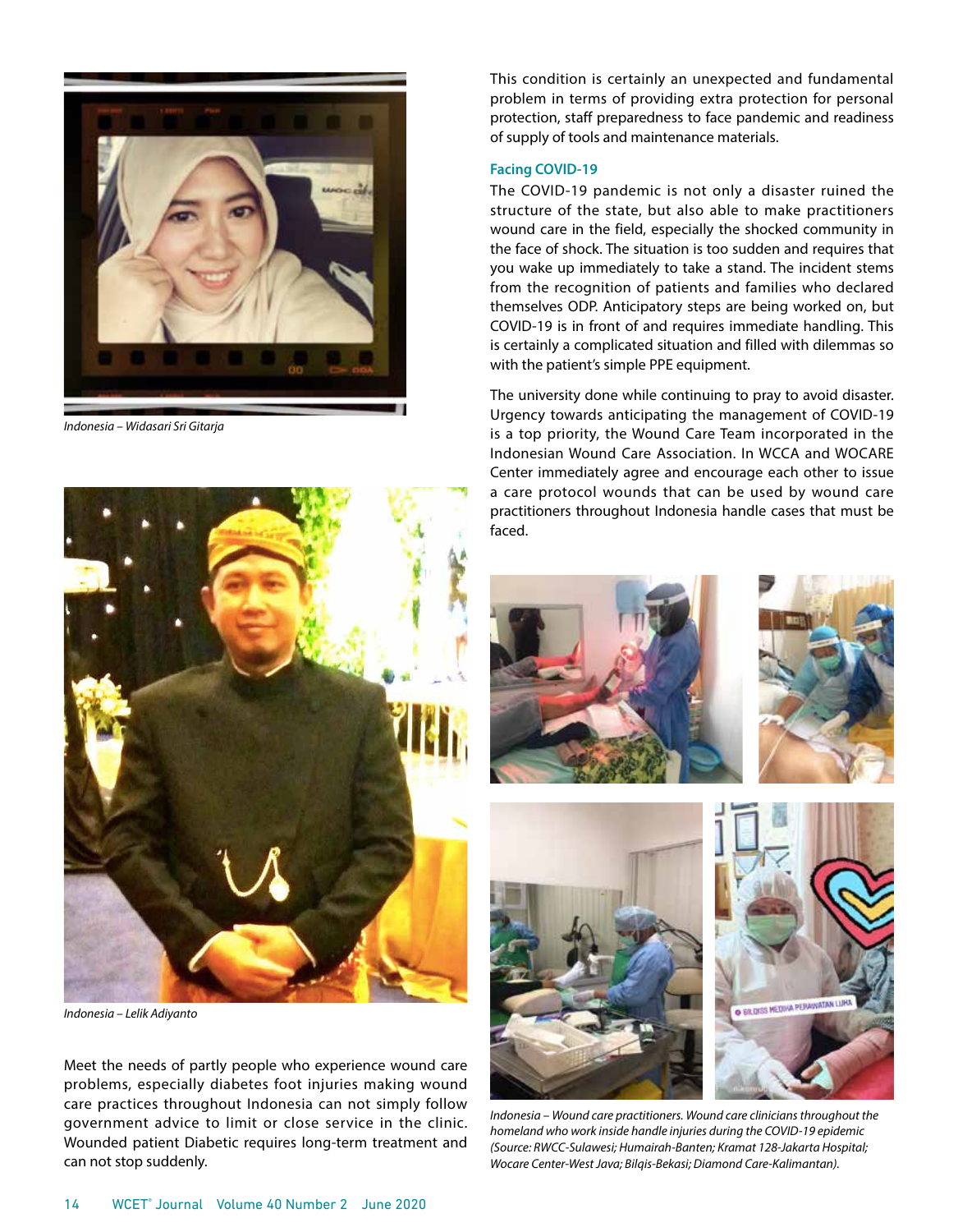## **Policy strategy: clinical practices and treatments at home**

Safe practice during a pandemic or safely carry out wound care during the pandemic situation COVID-19 was the main anticipatory step to be concern for wound practitioners throughout the world including Indonesia. Operational standard wound care procedures that refer to the standard system of handling COVID-19 in the practice room for care and treatment of wound care at home becomes the protocol. The main thing that was informed and immediately obeyed by all practitioners. Decision together for the use of level 3 (three) based personal protection equipment on an evidence base of practice implementation activities that require nurses wounds facing bodily fluids.

#### **Each other**

Anxiety and stress are factors that can decrease body immunity immediately and of course can be at the fastest risk to be exposed by COVID-19. After all nurses are ordinary people too and have a fear of being exposed to and infected with COVID-19, especially they also see and hear news about how great viruses are (for the time being) conquer the world. There is a lot of news that uploads death and crisis multidimensionality is more dominant than moral support for health workers aside personal protective equipment. Not to mention the news about the nurse's funeral refusal who died as a result of COVID-19 in the Semarang Regency area added distress.

If in Europe and America, medical workers get applause from the public a sign of support when leaving for work and when carrying out their duties, maybe it doesn't have to be that way in Indonesia with a different culture. At least you can give each other greetings every day good encouragement personal or group, providing logistical support for physical immunity, and flooding moral messages on social media to balance news and status which makes junk in mind. It can even be an example in the Netherlands, in some corners of bus stops plastered excerpt from the holy verse Al Quran Surat Al Maidah verse 32 which reads: "And whoever who nourishes the life of a human, then it is as if he has take care of all human life".

Installation of the text intended as support for medical workers in the Netherlands in carrying out his duties at this time. This verse is very clear and devoted to providing support extraordinary for nurses and other health workers to provide service for his patients.

#### **Exchange information and education**

Joint decisions through the teleconference became an encouraging activity for practitioners everyday. Procurement of complete personal protection equipment and types of dressing materials trending topic of warm discussion. This is very important for sustainability in do wound care. Reduced activity of material producers dressing the wound causing practitioners to try to hold more in warehouse. Of course with all the limitations in handling it does not become because of the cessation of service in the community, but with a joint discussion – exchanging information and education, this can help one another.

#### **Become a solution partner**

The COVID-19 pandemic happened not to be regretted, however is a great way for us to pay more attention to patient and self safety when taking action; give wide impact to become educator for the surrounding community about the importance of social distancing, hand washing and use mask; as well as helping the government in efforts to provide personal protective equipment for health workers. So many efforts that we see and hear as well the desire to support each other and mutual cooperation among people to be together through this ordeal.

#### **Acknowledgments**

Rasa terimakasih yang tak terhingga untuk para pejuangpejuang COVID-19 diseluruh tanah air. Yang terhormat President InWCCA (Indonesian Wound Care Clinician Association)- Edy Mulyadi dan seluruh pengurus; Yayasan WOCARE Indonesia/WOCARE Corporate university - Devy Sahputra dan team serta sahabat CEO Praktek Mandiri Keperawatan di seluruh tanah air. Tak lupa kepada rekan-rekan sejawat di program magister dan doctoral UPH (Anna Grace Maria) – Universitas Pelita Harapan, atas semua sumbangsihnya untuk kami tetap merawat dengan cinta, semoga pandemi COVID-19 ini akan membawa kita kepada pembelajaran yang berharga.

## **Widasari Sri Gitarja**

CEO WOCARE Indonesia

Director of the Indonesian Enterostomal Therapy Nurse Education Program, Indonesian Representative for ASEAN Wound Council, Member of PPNI and Nursing Observer Indonesia

#### **Lelik Adiyanto**

Indonesian Nursing and Health Observer, PPNI Member, Advisor and Advisor of Indonesian Wound Care Clinician Association / InWCCA, Lecture at WINNERS-Wocare Corporate

#### **Costa Rica**

All the normal function of the hospital have been changed, we are working just with emergencies, oncology and cardiac treatment (this for ambulatory patients).

The OR is working just for emergency, Ostomy it's not working like always, still giving the education and we have contact with the patients that requires attention (but with a can't wait problem), Costa Rica have 29 ostomy centers in the public health system and sometimes our colleagues have to work in another section of the hospital and the ostomy have to stop.

About the supplies we have a schedule every month, we have a normal distribution, usually they collect the package in an office of the hospital, at this time we have nurses taking the temperature and asking some questions about symptoms preventing to enter the facility if they are suspicious to have COVID symptoms.

I work in a private practice but I'm in touch with the Costa Rica ostomy association to ask about the ostomy care, also I have an ostomy so I'm aware of the situation for the patients. I'm my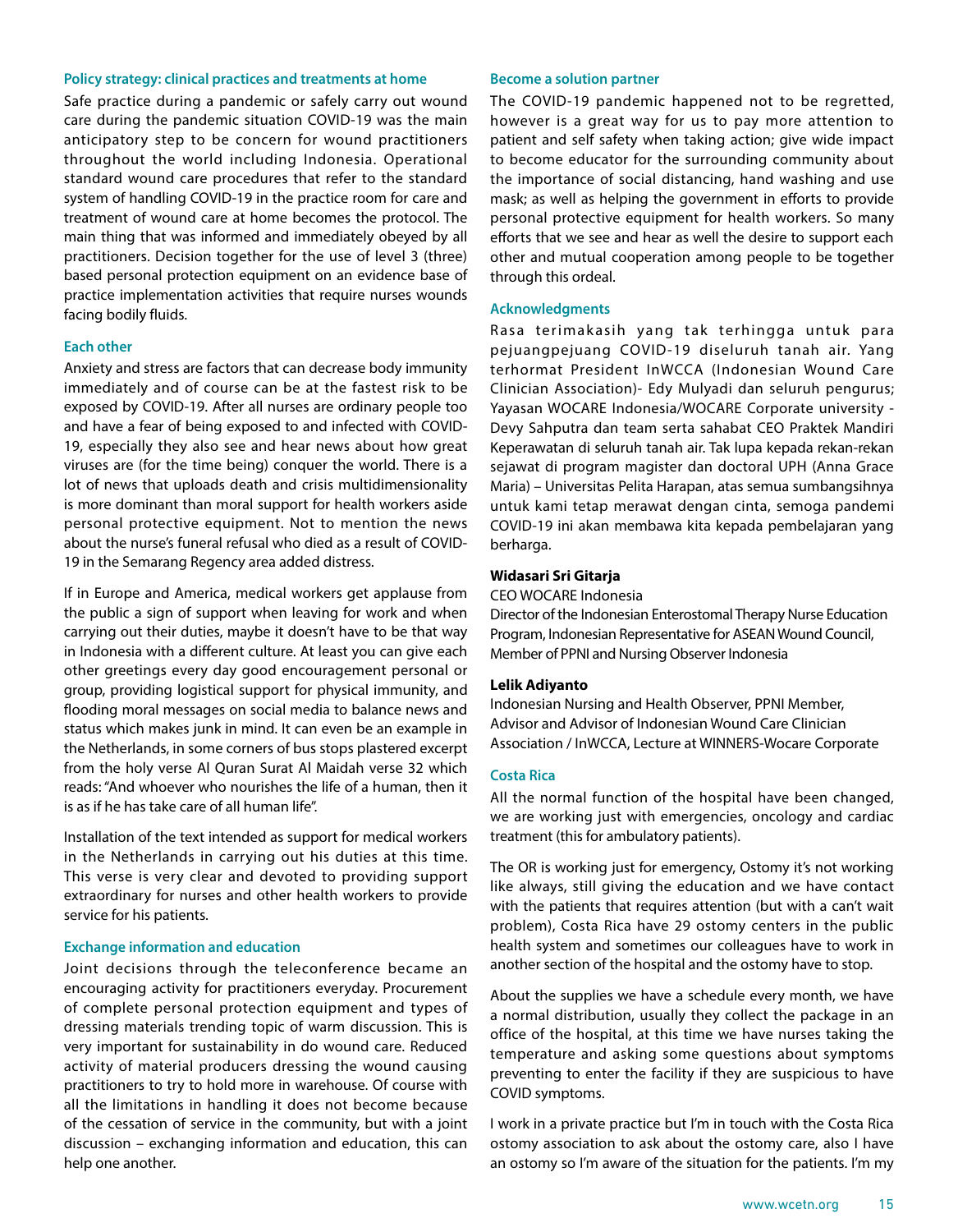private practice I use the recommended protection, also I have phone calls, WhatsApp communication, video calls, Facebook videos trying to help the patients that can't get out the house, or they are afraid to go to the office. We have a lot places closed since March, and the health minister told us to stay at home, so we try to give the ostomy care with all the imagination that we can have! I'm cooperating with a ostomy, continence and wound course here in Costa Rica and we are using Zoom now to keep with the education!

#### **Andrés Campos** Vargas WCET ID

## **UK**

This information will vary geographically but, to summarise, this is what happened for us in regards to how COVID-19 has affected our work.

We had to cancel most of our outpatient appointments quite suddenly. We had limited guidance from our Trust about whether it was better to see the patients we really had to see face to face in hospital outpatients or in their homes, so we made a case by case decision on this ourselves. Whenever possible we've instead phoned and done telephone clinics.

We're being trained to use "Attend Anywhere" so we can do virtual clinics, but are unsure yet which patients we will use this with, but will start with our spinal patients who are wanting information about colostomy and we don't need to physically examine them. This has actually spurred us on to go ahead and see these spinal patients in this way, so this will be a good thing for patients. We get them coming to see us from the whole south of England, so it will be much better to do this virtually. We were already thinking about it but may have taken a lot longer to get round to implementing it.

We don't like doing telephone appointments presently, it's not the same, harder to build the connection with the patient especially if you don't already know them well. This means psychological support is now often missing I think. But maybe a good number of patients will find it more convenient than travelling to the hospital. We've had at least one patient who had a delay in sorting their skin out – they were out of our area, we tried listening to their description and posting out things to try, but eventually visited them at home even though not in our area, and were then quickly able to sort the issue out!

All 3 of us in the dept underwent 'upskilling' to prepare us for the wards if we were needed. This we all felt helpful, we feel equipped to help out on wards if necessary, although we haven't been called on yet! This will be beneficial in future years when there are flu winter pressures on the hospital – we have always felt uneasy and ill equipped if we had to help out, but now all feel our Trust has done well in giving extra bite size training sessions, and we will feel more confident if in future we ever need to help out.

There are small signs of operations starting to take place again soon for us. Scoping will be restarting in 3 weeks then hopefully more operations soon after that. All elective ops were cancelled, including our cancers, so there will be a backlog once things get going. The worrying thing is our surgeons say there is a 25% mortality rate if patients catch COVID post-op.

## **Michelle Boucher**

Stoma Care Clinical Nurse Specialist Salisbury NHS Foundation Trust

## **United States of America**

After reaching out to the World Council of Enterostomal Therapist (WCET®) members in the United States of America (USA), many responded with a few recurring themes:

- Although it varies across our country, most elective surgeries have been cancelled, and only emergency surgeries are prominently being done. The impact in the northeast region of our country has been especially hard hit. With no elective surgeries there is a shortage of ostomy patients. One person from the West Coast reported an increase in ostomy surgeries possibly due to more operating room time availability as they were not seeing a large number of admissions with COVID-19.
- Given the overwhelming number of patients within the intensive care units, many wound, ostomy, and continence (WOC) nurses are being asked to do bedside nursing over their regular WOC positions.
- Patient consults do continue but now are not always done in person. Virtual visits such as video/phone conferencing and photography are being utilised more for communicating and educating post-operative ostomy patients. Baby monitors are also utilised to communicate in new ways including staff members in different units as well as COVID-19 patients and their families. Utilizing telehealth has been approved by the USA Medicare system and is now billable for the advanced practice nurses and physicians, which has been a good thing.
- Teaching through a face mask has been hard as patient cannot see your facial expressions as well as the mask muffles the voice. This also makes it challenging to read the patients face to see if they are comprehending; reading eyes has become a new skill for evaluating effectiveness of our teaching. Harder to do ostomy teaching. Also, harder to have family present to learn ostomy care or offer support to patient since visitors are severely limited. It is also different to see patients wearing masks during the outpatient referrals.
- Ostomy supplies are available to patients, but instead of the pre-COVID-19 delivery of about 5 business days, the deliveries are now occurring about 7–10 days.

**Rose W Murphree** DNP, RN, CWOCN, CFCN WCET International Delegate, USA Assistant Clinical Professor Lead Nurse Planner, ENPDC

Emory University, Nell Hodgson Woodruff School of Nursing